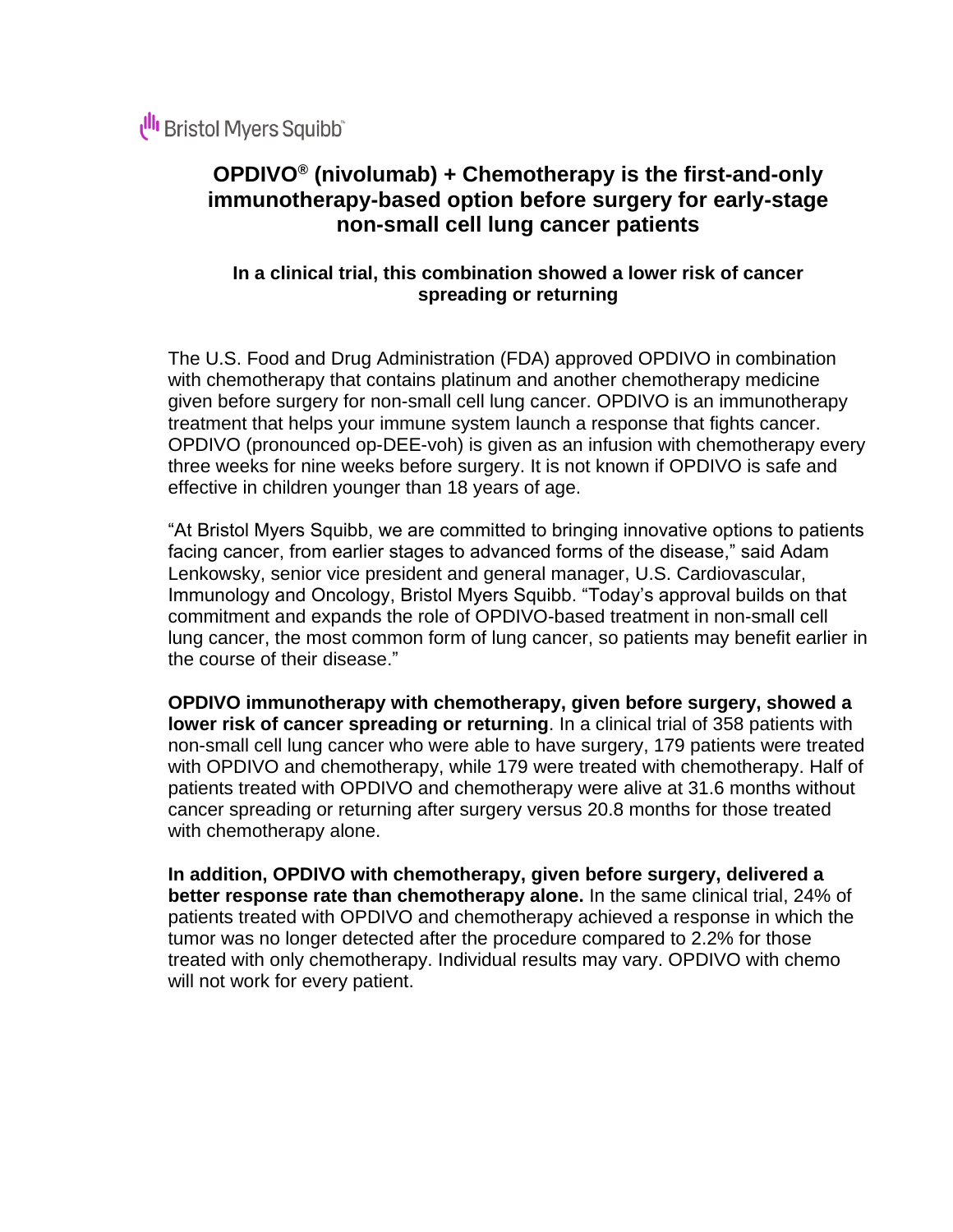#### **Select Important Safety Information**

OPDIVO is a medicine that may treat certain cancers by working with your immune system. OPDIVO can cause your immune system to attack normal organs and tissues in any area of your body and can affect the way they work. These problems can sometimes become severe or life-threatening and can lead to death. These problems may happen anytime during treatment or even after your treatment has ended. You may have more than one of these problems at the same time. Some of these problems may happen more often when OPDIVO is used in combination with another therapy.

**The most common side effects of OPDIVO, when used in combination with chemotherapy, include:** nausea, constipation, feeling tired, decreased appetite, and rash.

*Please see additional Important Safety Information below.*

#### **Indications**

OPDIVO® (nivolumab) is a prescription medicine used in combination with chemotherapy that contains platinum and another chemotherapy medicine, before you have surgery, for adults with early-stage lung cancer (called non-small cell lung cancer).

OPDIVO® (nivolumab) is a prescription medicine used in combination with YERVOY® (ipilimumab) as a first treatment for adults with a type of advanced stage lung cancer (called non-small cell lung cancer) when your lung cancer has spread to other parts of your body (metastatic) **and** your tumors are positive for PD-L1, but do not have an abnormal EGFR or ALK gene.

OPDIVO® (nivolumab) is a prescription medicine used in combination with YERVOY® (ipilimumab) and 2 cycles of chemotherapy that contains platinum and another chemotherapy medicine, as a first treatment for adults with a type of advanced stage lung cancer (called non-small cell lung cancer) when your lung cancer has spread or grown, or comes back, **and** your tumor does not have an abnormal EGFR or ALK gene.

It is not known if OPDIVO is safe and effective in children younger than 18 years of age.

## **Important Safety Information for OPDIVO® (nivolumab)**

## **What is the most important information I should know about OPDIVO?**

OPDIVO is a medicine that may treat certain cancers by working with your immune system. OPDIVO can cause your immune system to attack normal organs and tissues in any area of your body and can affect the way they work. These problems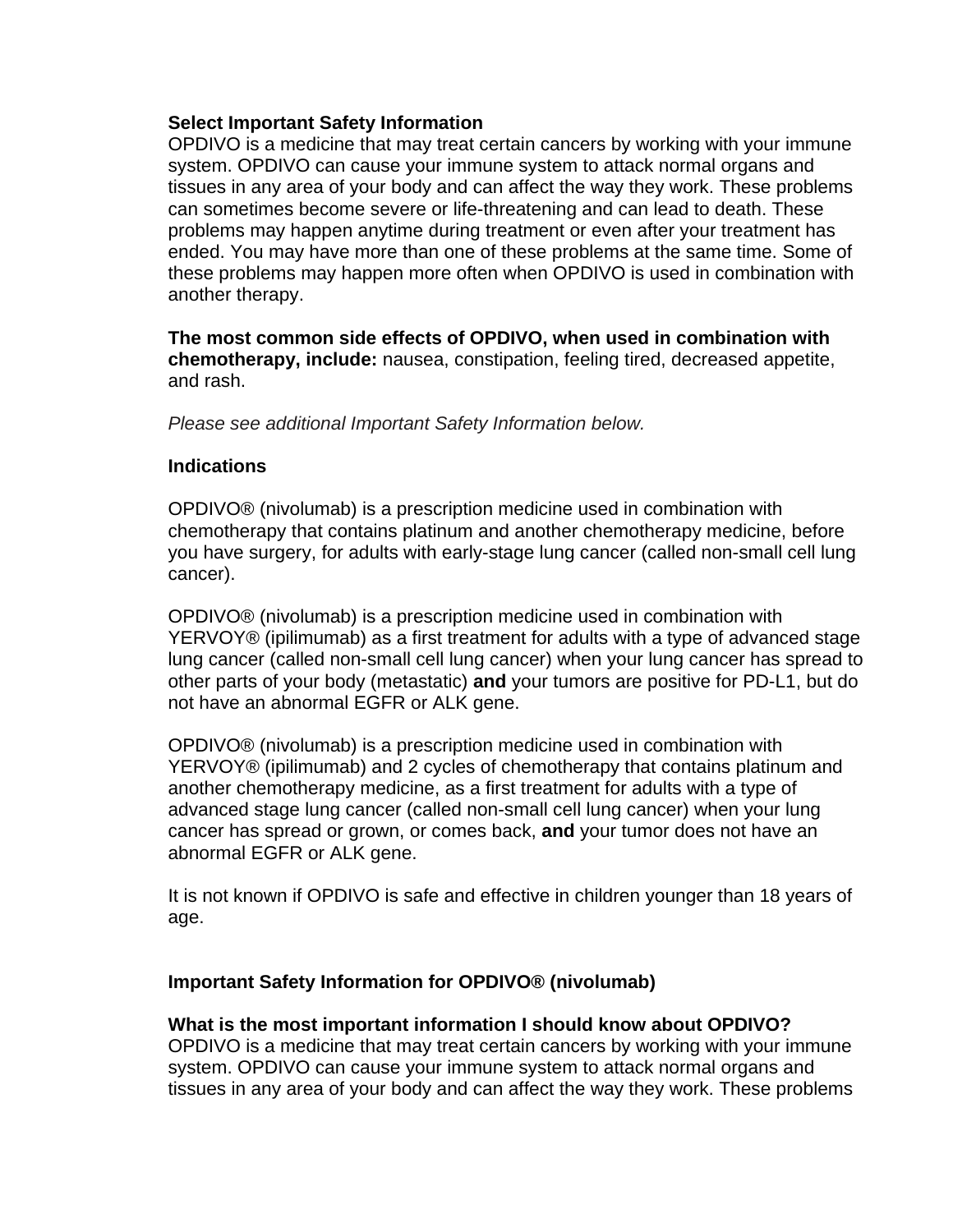can sometimes become severe or life-threatening and can lead to death. These problems may happen anytime during treatment or even after your treatment has ended. You may have more than one of these problems at the same time. Some of these problems may happen more often when OPDIVO is used in combination with another therapy.

## **Call or see your healthcare provider right away if you develop any new or worse signs or symptoms, including:**

- **Lung problems:** new or worsening cough; shortness of breath; chest pain
- **Intestinal problems:** diarrhea (loose stools) or more frequent bowel movements than usual; stools that are black, tarry, sticky, or have blood or mucus; severe stomach-area (abdominal) pain or tenderness
- **Liver problems:** yellowing of your skin or the whites of your eyes; severe nausea or vomiting; pain on the right side of your stomach area (abdomen); dark urine (tea colored); bleeding or bruising more easily than normal
- **Hormone gland problems:** headaches that will not go away or unusual headaches; eye sensitivity to light; eye problems; rapid heart beat; increased sweating; extreme tiredness; weight gain or weight loss; feeling more hungry or thirsty than usual; urinating more often than usual; hair loss; feeling cold; constipation; your voice gets deeper; dizziness or fainting; changes in mood or behavior, such as decreased sex drive, irritability, or forgetfulness
- **Kidney problems:** decrease in your amount of urine; blood in your urine; swelling in your ankles; loss of appetite
- **Skin problems:** rash; itching; skin blistering or peeling; painful sores or ulcers in the mouth or nose, throat, or genital area

**Problems can also happen in other organs and tissues. These are not all of the signs and symptoms of immune system problems that can happen with OPDIVO. Call or see your healthcare provider right away for any new or worsening signs or symptoms, which may include**

- Chest pain; irregular heartbeat; shortness of breath; swelling of ankles
- Confusion; sleepiness; memory problems; changes in mood or behavior; stiff neck; balance problems; tingling or numbness of the arms or legs
- Double vision; blurry vision; sensitivity to light; eye pain; changes in eye sight
- Persistent or severe muscle pain or weakness; muscle cramps
- Low red blood cells; bruising

**Getting medical help right away may help keep these problems from becoming more serious.** Your healthcare team will check you for these problems during treatment and may treat you with corticosteroid or hormone replacement medicines. Your healthcare team may also need to delay or completely stop your treatment if you have severe side effects.

## **Possible side effects of OPDIVO OPDIVO can cause serious side effects, including:**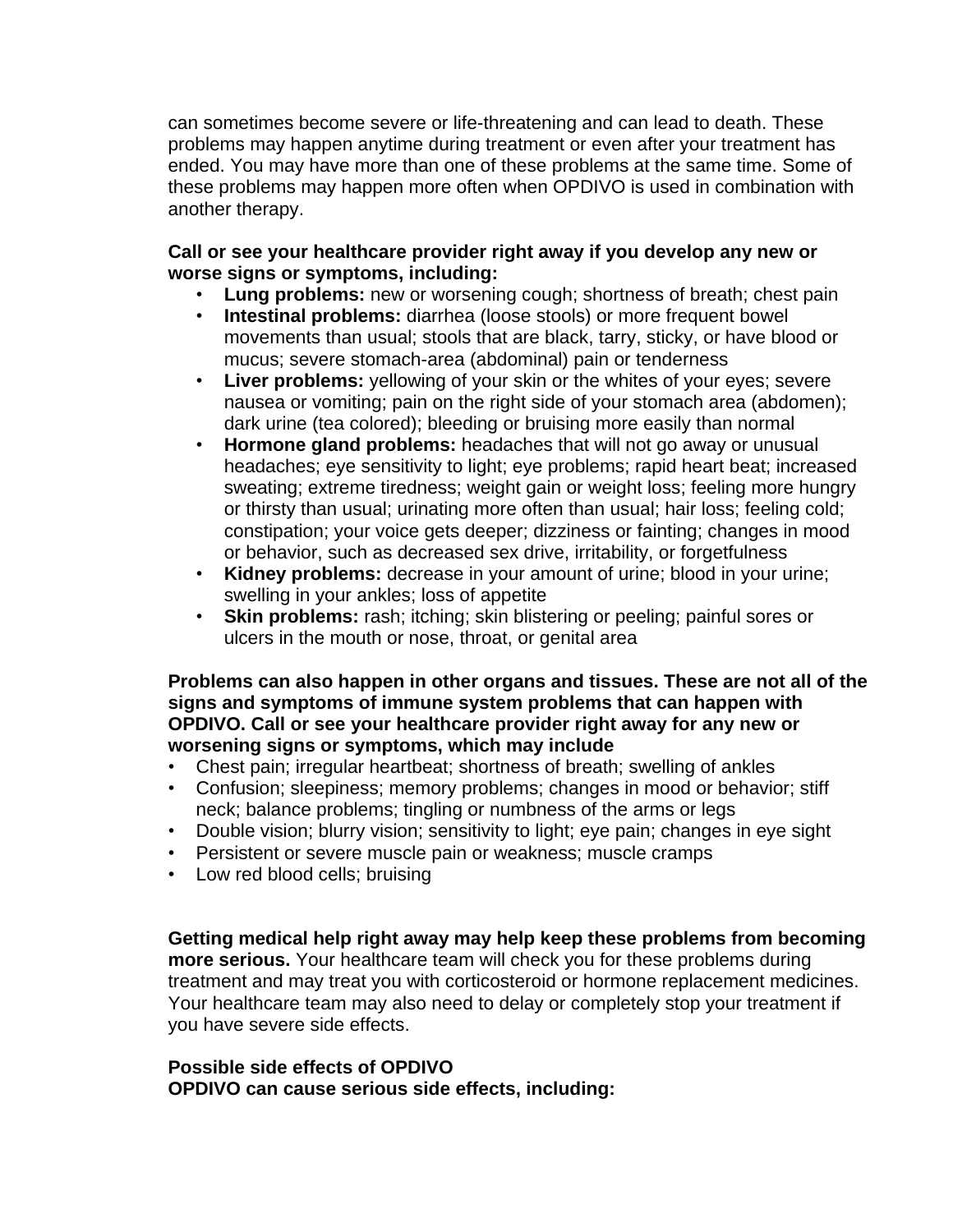**• See "What is the most important information I should know about OPDIVO?"**

- **Severe infusion reactions.** Tell your healthcare team right away if you get these symptoms during an infusion of OPDIVO: chills or shaking; itching or rash; flushing; shortness of breath or wheezing; dizziness; feel like passing out; fever; back or neck pain
- **Complications of bone marrow (stem cell) transplant that uses donor stem cells (allogeneic).** These complications can be severe and can lead to death. These complications may happen if you underwent transplantation either before or after being treated with OPDIVO. Your healthcare provider will monitor you for these complications.

**The most common side effects of OPDIVO, when used in combination with chemotherapy, include:** nausea, constipation, feeling tired, decreased appetite, and rash.

These are not all the possible side effects. For more information, ask your healthcare provider or pharmacist. You are encouraged to report side effects of prescription drugs to the FDA. Call 1-800-FDA-1088.

## **Before receiving OPDIVO, tell your healthcare provider about all of your medical conditions, including if you:**

- have immune system problems such as Crohn's disease, ulcerative colitis, or lupus
- have received an organ transplant
- have received or plan to receive a stem cell transplant that uses donor stem cells (allogeneic)
- have received radiation treatment to your chest area in the past and have received other medicines that are like OPDIVO
- have a condition that affects your nervous system, such as myasthenia gravis or Guillain-Barré syndrome
- are pregnant or plan to become pregnant. OPDIVO can harm your unborn baby.
- are breastfeeding or plan to breastfeed. It is not known if OPDIVO passes into your breast milk. Do not breastfeed during treatment with OPDIVO and for 5 months after the last dose of OPDIVO.

# **Females who are able to become pregnant:**

Your healthcare provider should do a pregnancy test before you start receiving OPDIVO.

- You should use an effective method of birth control during your treatment and for at least 5 months after the last dose of OPDIVO. Talk to your healthcare provider about birth control methods that you can use during this time.
- Tell your healthcare provider right away if you become pregnant or think you may be pregnant during treatment with OPDIVO.